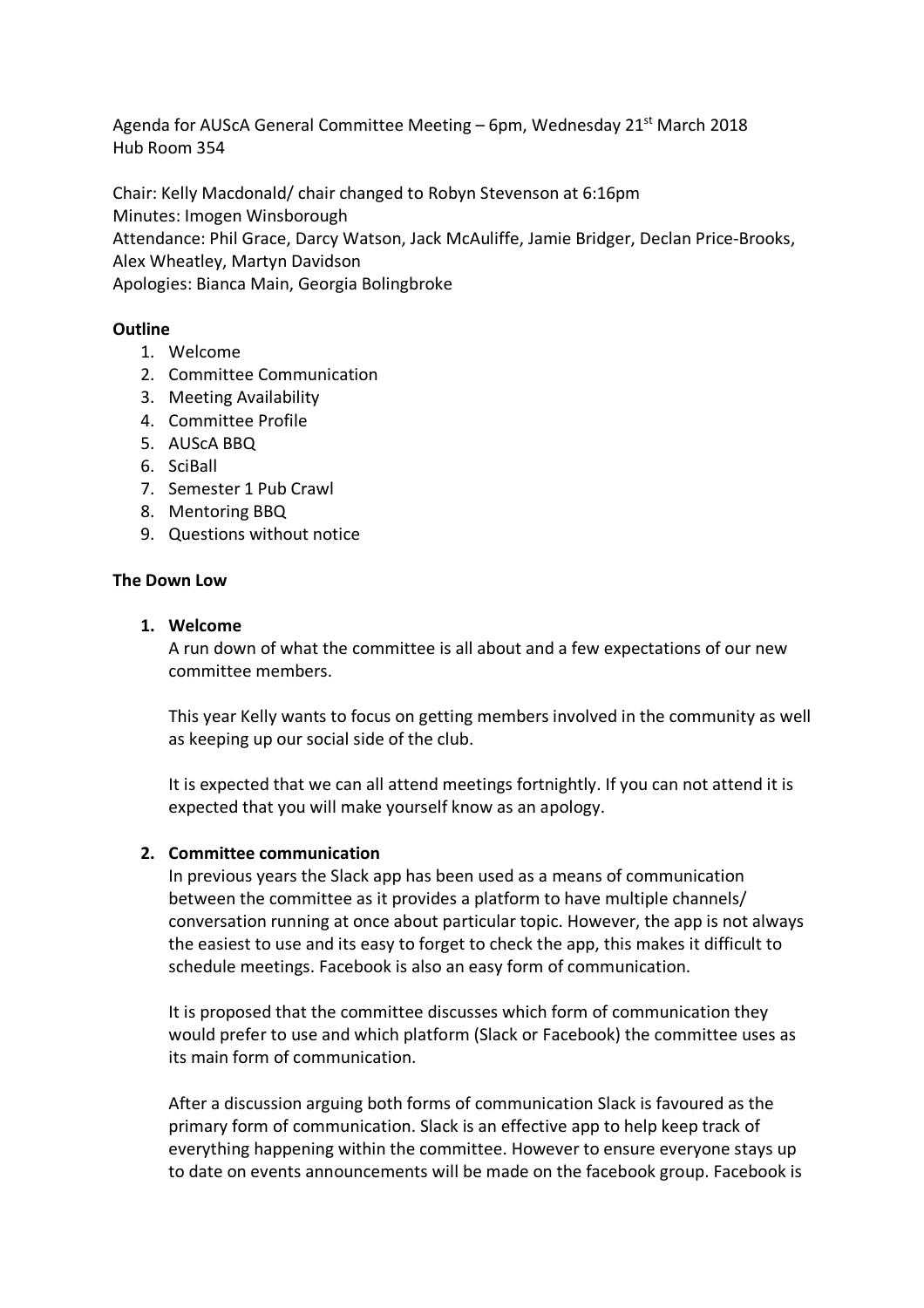to primarily be used by Imogen and Kelly to make announcements, other committee members are asked to post queries on the slack channels.

## **3. Meeting availability**

A day needs to be set for which the committee can hold its meeting every fortnight. It is proposed by Imogen that we hold the meetings on alternating days to ensure all committee members can make it to meetings. From conversations with a few members Mondays and Wednesdays at 6pm are proving to be ideal times.

It was moved that meetings be held every other Wednesday at 6pm regardless of those members that cannot make meetings of these days as it is the most suitable day for the majority of the committee.

Moved by Declan, Seconded by Robyn. Favoured by all, opposed by none.

# **4. Committee Profile**

On AUScA's website there is a section on committee profiles. Every member is urged to write a bit about themselves and their position within the committee.

To get an idea of what needs to be written you can look at the current profiles on the AUScA website to get an idea of the layout. Once profiles are completed please send them to the communications officers; Jamie and Alex.

### **5. AUScA BBQ**

Next Thursday (29th March) we will be holding a BBQ on the Maths Lawns. For the BBQ we need to; Book the lawns, decide upon the times that the BBQ will run from and to (previously 10-4, 11-3), decide upon pricing for non-members/ enforce buying membership, also decide upon pricing of drinks for members (if any charge).

Drinks have previously been \$1 for members and non-members and sausages/ vegan options have been \$2.

Moved that members receive one free drink only and the price for non-members goes up to \$2.

Moved by Robyn, seconded by Phil. Favoured by all, opposed by none.

A roster also needs to be made for what times each of us will be able to help out, a doodle poll will be posted in the slack general channel.

A few things that need to be covered at the BBQ; Food preparation, Cooking, membership checking, sale of pubcrawl shirts and new memberships

Equipment we'll need;

- Marquee  $&$  table (x2) through the Union
- Eskies through the Faculty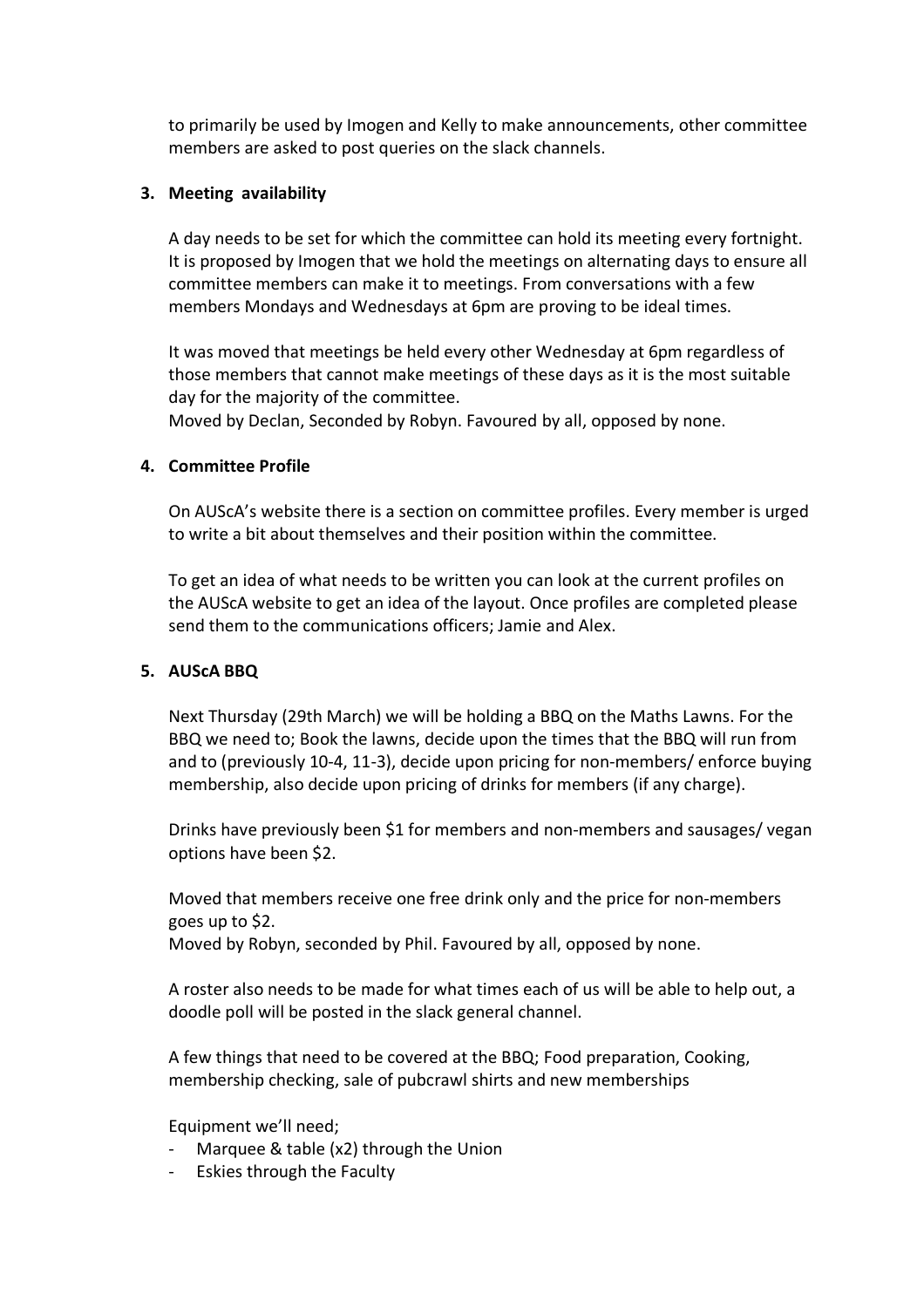- BBQ: utensils, gas through Union. BBQ can also be acquired from Geo and Adelaide clubs.
- AUScA owns lighter
- Music (playlist & speakers?)

## Food we'll need;

- Sausages (vegie & vegan options), bread, onion, sauces, napkins, drinks, ice Food options: Halal sausages (from coles), Bubble and Squeak for vegan option. Those that are cooking should be made aware of different foods.

Jack will supply speakers. Declan will supply Spotify playlist. *It is moved that \$250 from the AUScA budget be spent upon hire of the BBQ equipment and food for the BBQ.*

Moved by Robyn, seconded with amendment by Declan. Favoured by all, opposed by none.

### **6. SciBall**

The previous committee decided upon holding this years SciBall at the Hotel Grand Chancellor on Saturday the  $2^{nd}$  of June.

A description of the venue posted by Kelly to last years committee;

The Hotel Grand Chancellor: The interior is lovely. We'll get access to basically all of the mezzanine, separate from other hotel guests. The area is accessible via stairs or a lift. There is a smaller area just outside the function room which we can use as a meeting/pre-drink space. The toilets are along one of the walls of this space. Included in the cost, Leanne will organise to have a stage and dance floor set up and we can choose the table decor - table cloths/napkin colour, centrepieces (also at no extra cost). \*We would bring our banners and can set up one at the base of the stairs and one in the function room\*. They are happy to work around any dietry requirements - we would pre-warn them, then on the night they would ask each table to identify which guests have which requirements (they already have a system in place for this). The lighting can be tailored for us and adjusted during the night. They will set up a small bar at the back of the room for us where guests can purchase their own drinks (we get to choose what is available at the bar).

Declan moved that VP be head of Sci ball committee. Seconded by Darcy. Favoured by most, opposed by Robyn.

It was moved that a SciBall committee be formed with Robyn as officer of subcommittee. Moved by Declan, Seconded by Robyn. Favoured by all, opposed by none.

Volunteers to be members of the SciBall subcommittee: Declan, Phil, Imogen, Darcy and Kelly.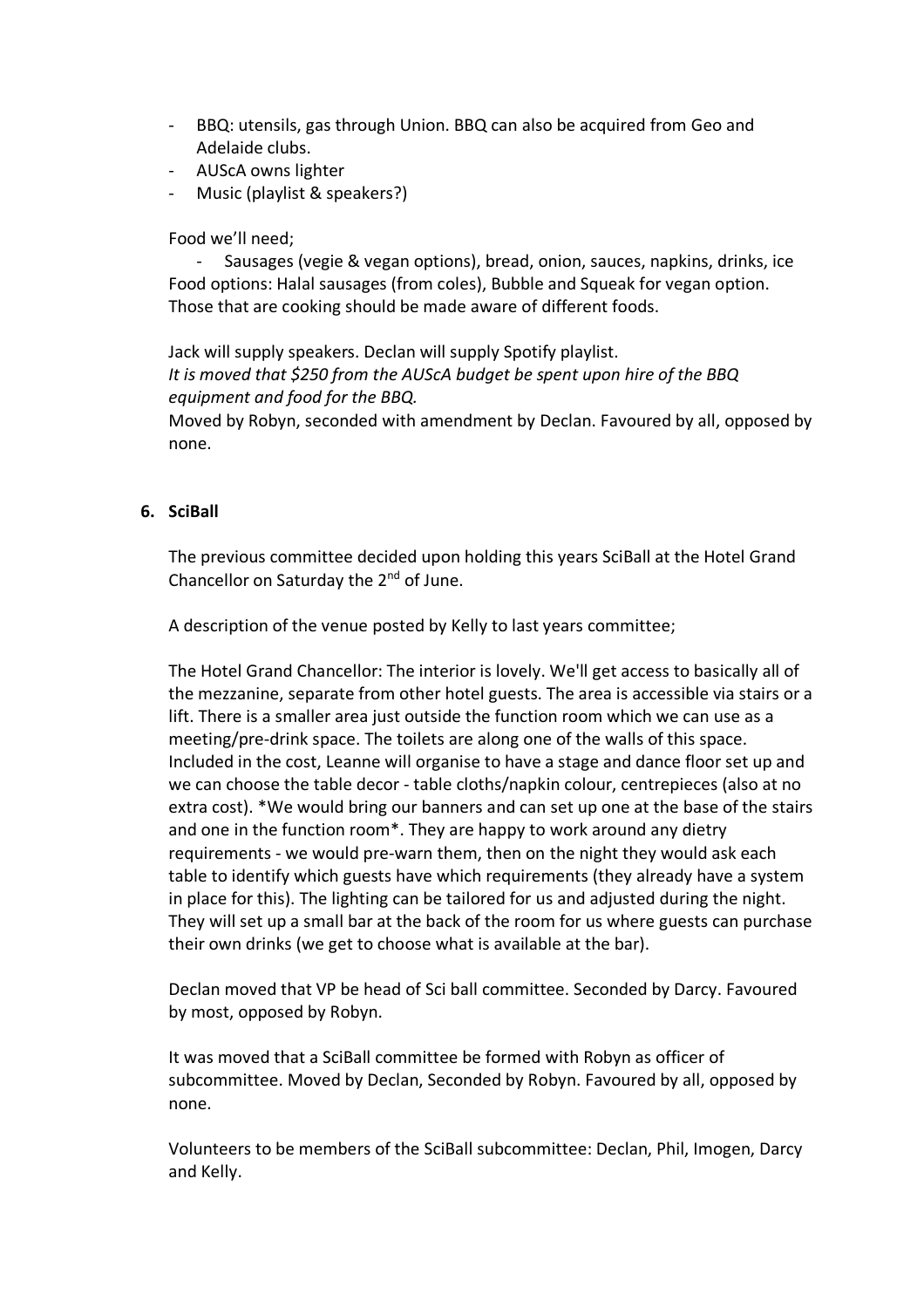Noted that officer needs to write reports during subcommittee meeting to bring back to committee meetings.

# **7. Semester 1 Pub Crawl**

The theme decided upon for the first pub crawl was proper lab attire, the following is the shirt design decided upon.

The previous head of the Pub Crawl subcommittee has filled Alex, one of the communications officers, in on all the details that had been sorted out by last years committee.

Every Pub besides London and Stag confirmed. Zambrero has been contacted, Grilld and Schnit House and HJ's are to be contacted.

Shirt company have been contacted.

Police have been informed. Risk assessment has been completed. Volunteers are needed to fill in as responsible people. A request with Red Frogs has been made to come to the pub crawl. They are a free organisation that monitor those on the pub crawl.

Hub stall needs to be booked for shirt sales. A tap and pay machine has been setup for use during sales, can be set up with an app. Needs to be advertised on facebook on main page and event page.



### **8. Questions without notice**

Kelly will be away from the 31<sup>st</sup> March. Robyn and Imogen will also be away. Declan is next in line to act as president. He would like to voice his distaste in this decision.

It is moved that Declan be appointed acting President. Moved by Kelly, seconded by Phil. Favoured by most, Opposed by Declan.